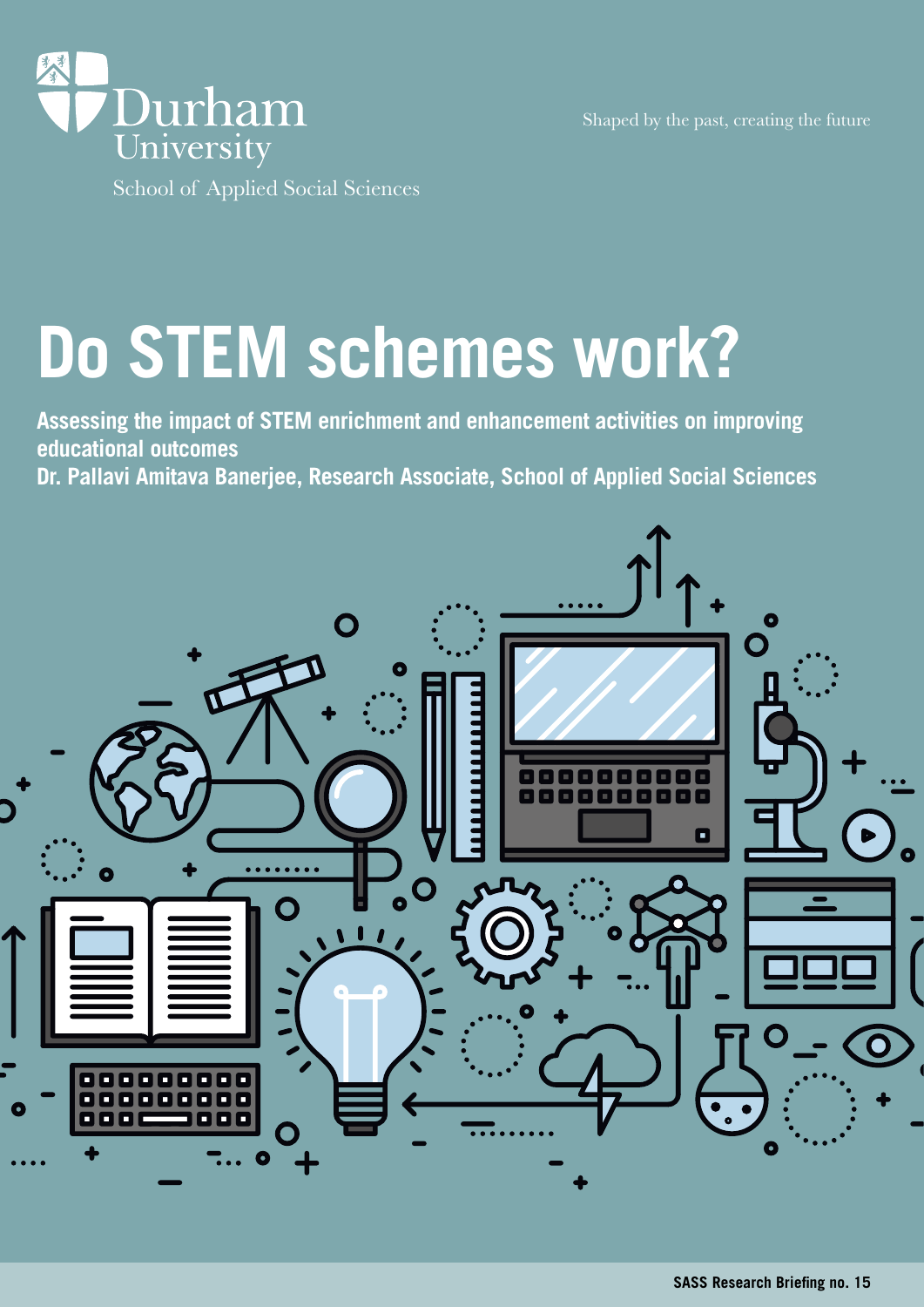## **Introduction**

In United Kingdom, as in virtually every developed country (US Stem attrition report, 2014), it is widely accepted that more people studying and working in science, technology, engineering and mathematics (STEM) at all levels are required (Garnham, D, 2011). This is because STEM skills are valued by almost every sector in the labour market and are very important for the nation's economic growth. . The Royal Society (2005, 2006, 2008, 2011, and 2012) however, expressed serious concern over the insufficient conversion numbers of 16-19 year olds studying science and mathematics into STEM graduates. This was an important determinant of STEM skills in the UK population. It was thought there would not be enough people with these skills to support the growing national STEM demands. Encouraging young people to take up STEM learning trajectories thus became a priority (Conway, 2009; EHRC, 2009, Ofsted, 2011) education policy during the last decade. To attain this goal, policymakers targeted STEM attrition in schools, with the rationale retaining more students in science and mathematics in secondary school is a low-cost, fast way to produce STEM professionals that the nation needs. A range of STEM enrichment and enhancement activities were introduced through the informal education sector. These were implemented to bridge the gap between science and maths as done in classrooms to STEM as done in the real world. Complementing learning in the formal education sector these hands-on activities worked with the objective of improving pupil understanding of STEM subjects while also encouraging young people to continue studying in these learning trajectories.



### **The need for this evaluation**

The STEM Mapping Review (2004) conducted for the UK Government revealed over 470 STEM initiatives established by the then Department for Education and Skills (DfES), Department of Trade and Industry (DTI) and external agencies (Wynaczyk, 2008; Wynarczyk and Hale, 2009). Analysing 70 on-going government funded initiatives, the STEM Cross-Cutting Programme (2006) advised '...the need to rationalise Government supported initiatives and build on the best ones so as to achieve better results for the same amount of money' (DfES, 2006a, p.3).

STEM Education budget, initiatives and schemes have incessantly increased since then. However, major studies or surveys of part-taking schools and students, looking at the short term or long term impact the schemes have in

improving take up, performance and achievement in STEM subjects is relatively scarce.

Thus despite having implemented these schemes funded by the government, private and educational charities since the start of 2000 we still do not know what works. This is because there haven't been many large scale evaluations assessing the impact of these enrichment and enhancement activities. This research project is one of the first few evaluations of the impact of these enrichment and enhancement activities in improving education outcomes for all pupils. The study also considered whether disadvantaged pupils gained any better in terms of making more academic progress or continued post-16 STEM participation as a result of engaging in these activities.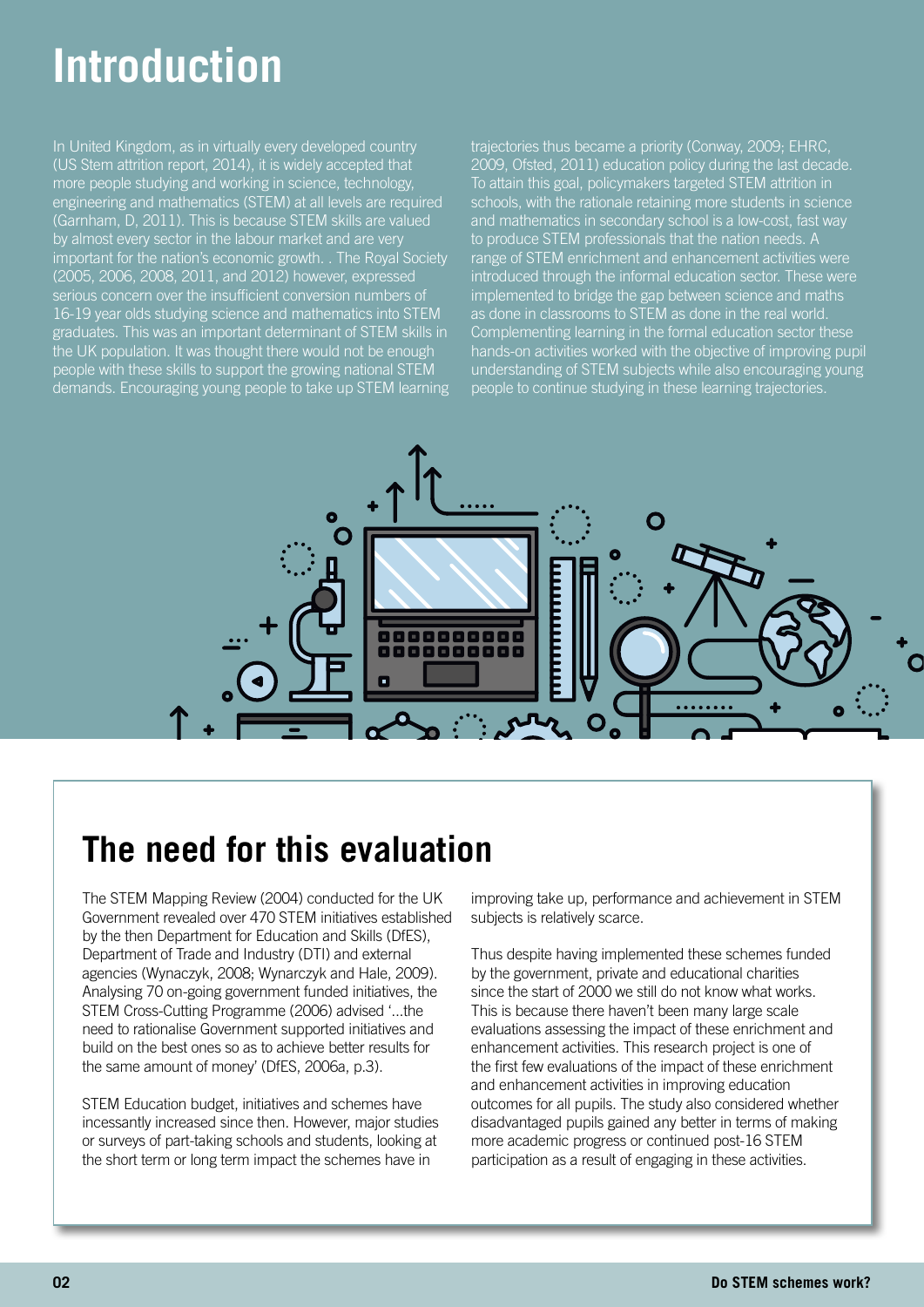### **The research project**

Science and mathematics form a compulsory part of the school curriculum for 11-14 year olds till the end of General Certificate of Secondary Education (GCSE), a nation-wide exam taken by 14-16 year olds in England. Thereafter, a subject- choice needs to be made. Attempts to increase participation clearly address concerns over the dropping post-16 participation rates in STEM (Osborne, 2003, 2007). While this is extremely important, it could be argued that, this knowledge economy might create greater social and economic polarisation, between those in relatively well paid, secure knowledge related occupations and those in lower skill jobs.

A positive way of dampening this anticipated polarity could be by motivating students from disadvantaged backgrounds to participate in STEM education.

This research project thus looked at the impact of these activities on improving attainment, increasing as well as widening participation. Gender, ethnicity, poverty, disability and prior attainment have all been linked to STEM attrition. Amongst the various social groups that shy away from science and maths the largest share is that of pupils from families living below the poverty line.

### **This study answers four key questions**

- **1.** Which factors are linked to underachievement of young people in science and maths in schools?
- **2.** Can STEM Initiatives outweigh these barriers to participation in STEM education?
- **3.** How effective have the STEM enrichment and enhancement activities been in improving attainment of participating schools and pupils?
- **4.** Do equally qualified students from different socio-economic backgrounds follow similar learning trajectories after being exposed to similar STEM Initiatives?

### **Evaluation methods**

Making use of secondary government datasets in the form of National Pupil Database (NPD), this project set out to understand if schools or pupils engaging in these enrichment and enhancement activities had better educational outcomes than others. The two main criteria used to estimate educational outcomes were school performances in GCSE science and maths, pupil attainment in GCSE science and maths, and continued participation of young people in STEM learning trajectories at AS/A level.



A thousand intervention secondary schools and 80,000 students engaging in these programmes were followedup from the beginning of key stage-3 to A-level (2007 to 2014). The study also used two deprivation measures a lower socio-economic class (indicated by eligibility for free school meals, FSM) and ethnic minority status to assess the impact of these initiatives on widening participation. Correlation and regression analysis was conducted and a range of effect sizes were estimated for this longitudinal study.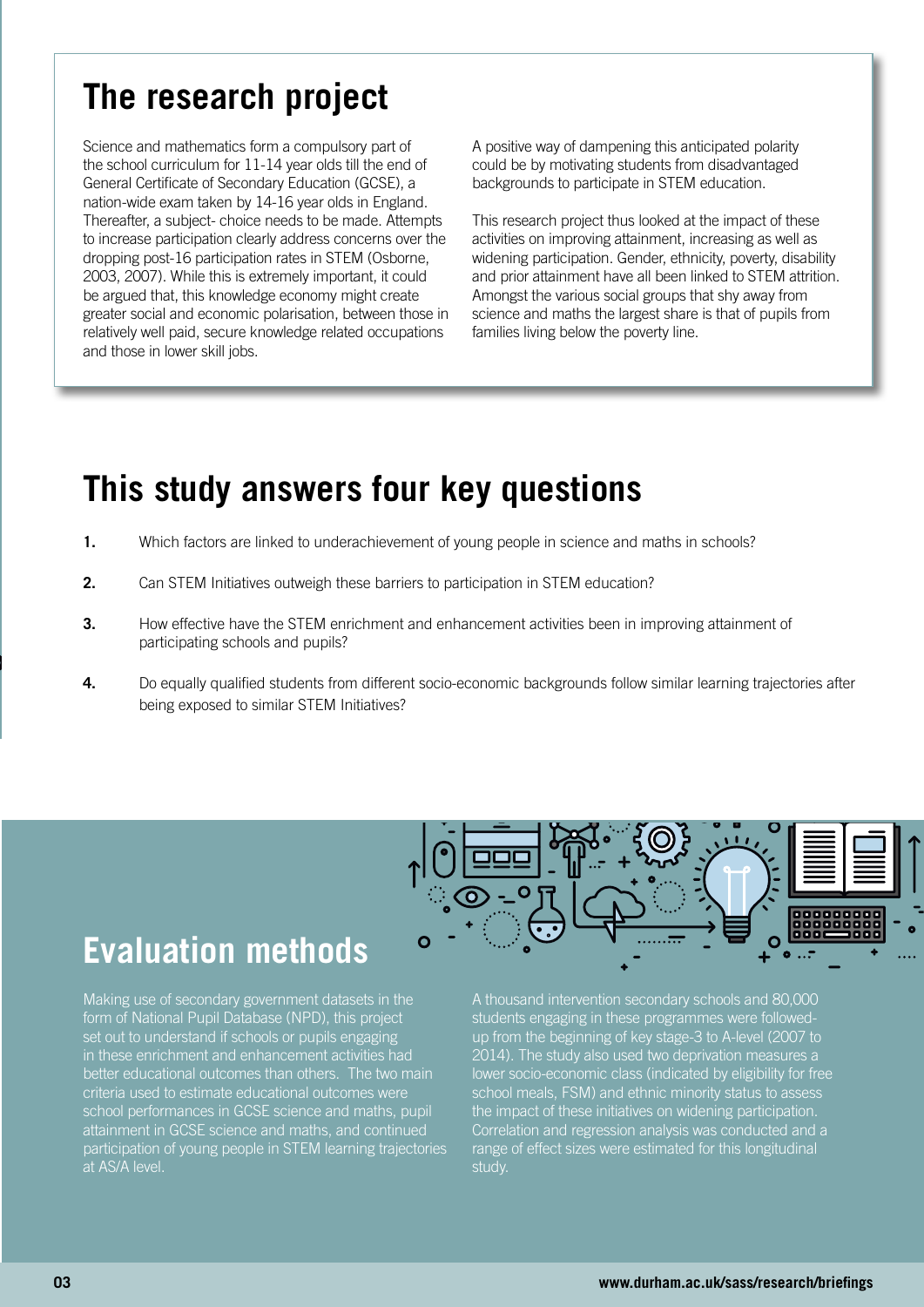### **Results**

**The research project** The analysis conducted showed that overall science and maths results have been slowly and steadily improving for all schools and pupils in England. However, this success cannot be attributed to STEM enrichment and enhancement activities. This is because the improvements are not peculiar to schools or pupils known to have been involved in STEM interventions. Similarly, intervention pupils from lower socio-economic class and ethnic minorities did not attain any higher than the

comparator or opt for STEM learning trajectories after engaging in these activities to a greater extent than the comparator. A bigger determining factor for the percentage of students achieving a grade C or above in science or maths in schools was the percentage of children from lower socio-economic class as seen in the figure below. An attitudinal scaling survey administered for another project showed these activities did not affect pupil attitudes towards science subjects.



#### **split\_FSM**

### **Implications for policy and practice**

These schemes are delivered at the local and national level for registered schools through STEM clubs, STEM networking events, science weeks, school visits and outreach programmes. These STEM enrichment and enhancement activities are being run to address a very important concern and their value cannot be undermined.

However, they call for huge investment of resources in terms of personnel, time and money. STEM skills are important but if these schemes do not work clearly the money could be spent elsewhere to support the national STEM agenda. It is also crucial to understand whether

some of these schemes work better than the rest. It may then be possible to achieve better outcomes with similar or reduced levels of expense.

Synthesising 771 research reports, the systematic review conducted for this research project identified a range of individual, social, family and school related factors which interact to hold back a child from reaching their full academic potential. Several programmes have been implemented in other developed countries which could be tried in the UK. For more detailed discussions of the research findings of this project please contact the author.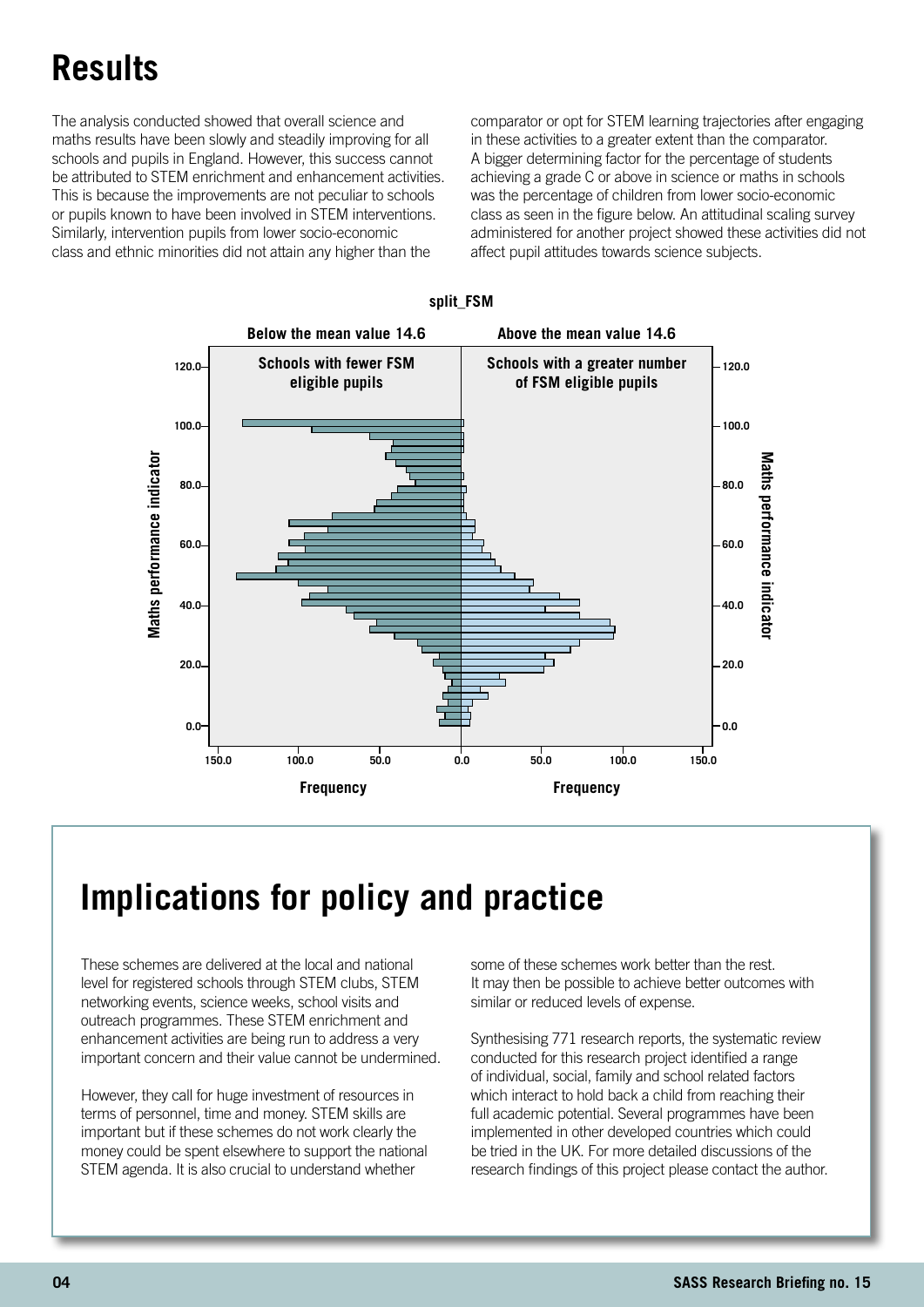## **Summary**

Expert skill sets in areas of science, technology, engineering and mathematics in the population are deemed crucial for economic growth and progress. The government spends a lot of money trying to encourage young people to pursue STEM learning trajectories and careers. What policies ensued and how successful have they been?